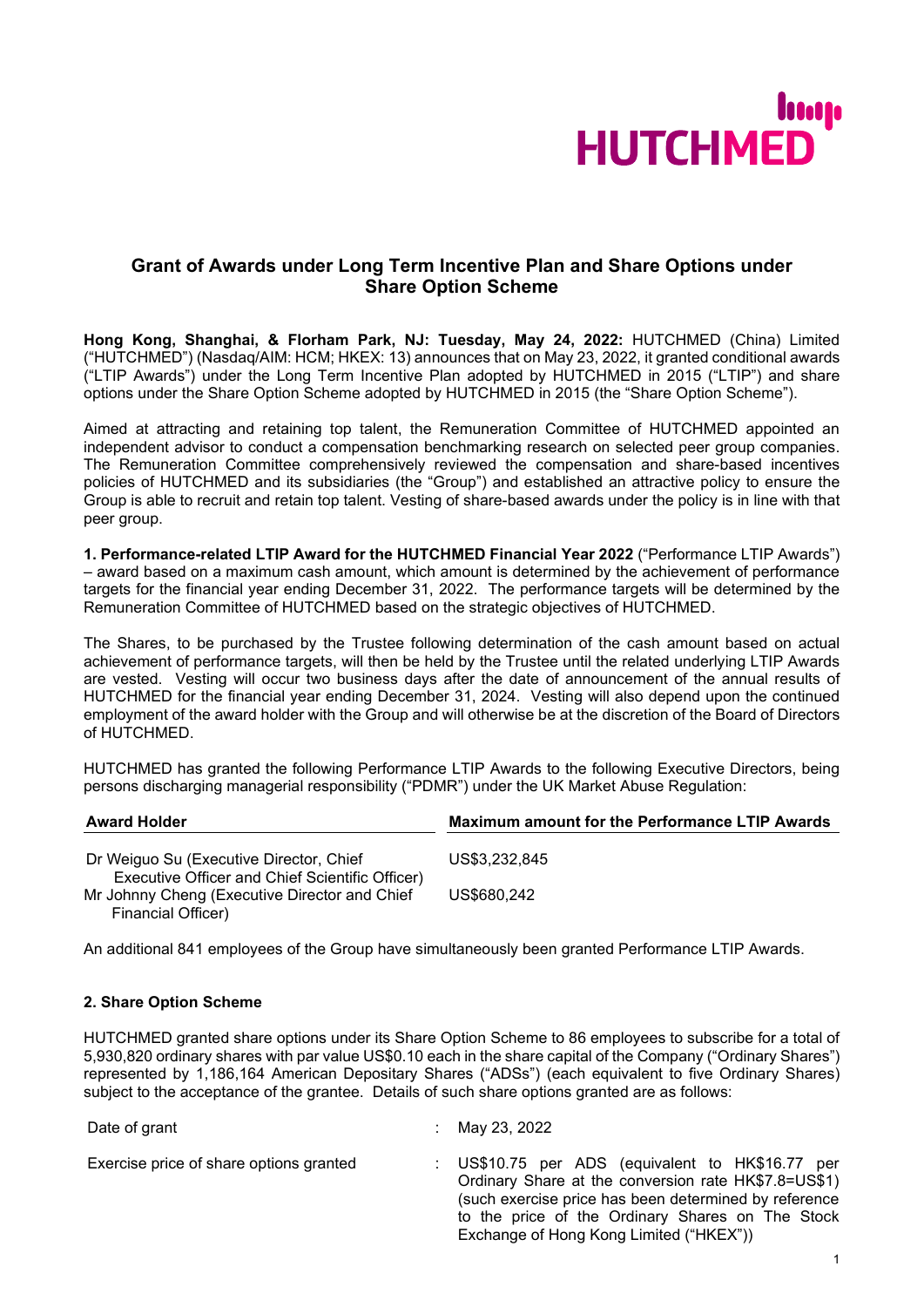| Number of share options granted                                           | 5,930,820 represented by 1,186,164 ADSs (five share<br>options shall entitle the holder thereof to subscribe for<br>one ADS)                                                                                                          |
|---------------------------------------------------------------------------|---------------------------------------------------------------------------------------------------------------------------------------------------------------------------------------------------------------------------------------|
| Closing market price of Ordinary Shares at HKEX :<br>on the date of grant | US\$10.49 per ADS (equivalent to HK\$16.36 per<br>Ordinary Share at the conversion rate HK\$7.8=US\$1)                                                                                                                                |
| Validity period of the share options                                      | From May 23, 2022 to May 22, 2032                                                                                                                                                                                                     |
| Vesting period of the share options<br>÷                                  | Except for the share options granted to Dr Weiguo Su<br>(details are set out below), the share options will vest at<br>25% on each of the first, second, third and fourth<br>anniversaries of the date of grant of the share options. |

Among the share options granted, a total of 1,307,820 share options represented by 261,564 ADSs were granted to Dr Weiguo Su and Mr Johnny Cheng (Executive Directors of the Company), being PDMRs under the UK Market Abuse Regulation as follows:-

| Grantee                                           | Number of share options granted        |
|---------------------------------------------------|----------------------------------------|
| Dr Weiguo Su (Executive Director, Chief Executive | 861,220 Ordinary Shares represented by |
| Officer and Chief Scientific Officer)             | 172,244 ADSs                           |
| Mr Johnny Cheng (Executive Director and Chief     | 446,600 Ordinary Shares represented by |
| Financial Officer)                                | 89,320 ADSs                            |

For the share options granted to Dr Weiguo Su, the exercise of the share options is conditional upon the fulfilment of certain performance targets relating to the Group over the financial years 2022 to 2024 (the "Performance Targets"). The number of share options to be exercisable will be determined on the date of announcement of the annual results of the Company for the financial year ending December 31, 2024 (the "2024 Results Announcement"). Vesting will occur two business days after the 2024 Results Announcement. The Performance Targets have been determined by the Board and specified in the grant letter of Dr Su. To the extent that the Performance Targets have not been met, the relevant number of share options granted to Dr Su will lapse.

The notification set out below is provided in accordance with the requirements of the UK Market Abuse Regulation.

# **(a) Dr Weiguo Su**

|                         | Details of the person discharging managerial responsibilities/person closely associated                                                                                                              |                                                                                              |  |
|-------------------------|------------------------------------------------------------------------------------------------------------------------------------------------------------------------------------------------------|----------------------------------------------------------------------------------------------|--|
|                         |                                                                                                                                                                                                      |                                                                                              |  |
| a)                      | Name                                                                                                                                                                                                 | Dr Weiguo Su                                                                                 |  |
| $\mathbf{2}$            | Reason for the notification                                                                                                                                                                          |                                                                                              |  |
| a)                      | Position/status                                                                                                                                                                                      | Executive Director, Chief Executive Officer and Chief Scientific Officer                     |  |
| b)                      | Initial<br>notification/Amendment                                                                                                                                                                    | Initial notification                                                                         |  |
| 3                       | Details of the issuer, emission allowance market participant, auction platform, auctioneer or<br>auction monitor                                                                                     |                                                                                              |  |
| a)                      | Name                                                                                                                                                                                                 | HUTCHMED (China) Limited                                                                     |  |
| b)                      | LEI                                                                                                                                                                                                  | 2138006X34YDQ6OBYE79                                                                         |  |
| $\overline{\mathbf{4}}$ | Details of the transaction(s): section to be repeated for (i) each type of instrument; (ii) each<br>type of transaction; (iii) each date; and (iv) each place where transactions have been conducted |                                                                                              |  |
| a)                      | Description of the financial<br>instrument, type of<br>instrument                                                                                                                                    | Option over American Depositary Share (each equating to five Ordinary<br>Shares of US\$0.10) |  |
|                         | Identification code                                                                                                                                                                                  | Option over American Depositary Share with ADS ISIN: US44842L1035                            |  |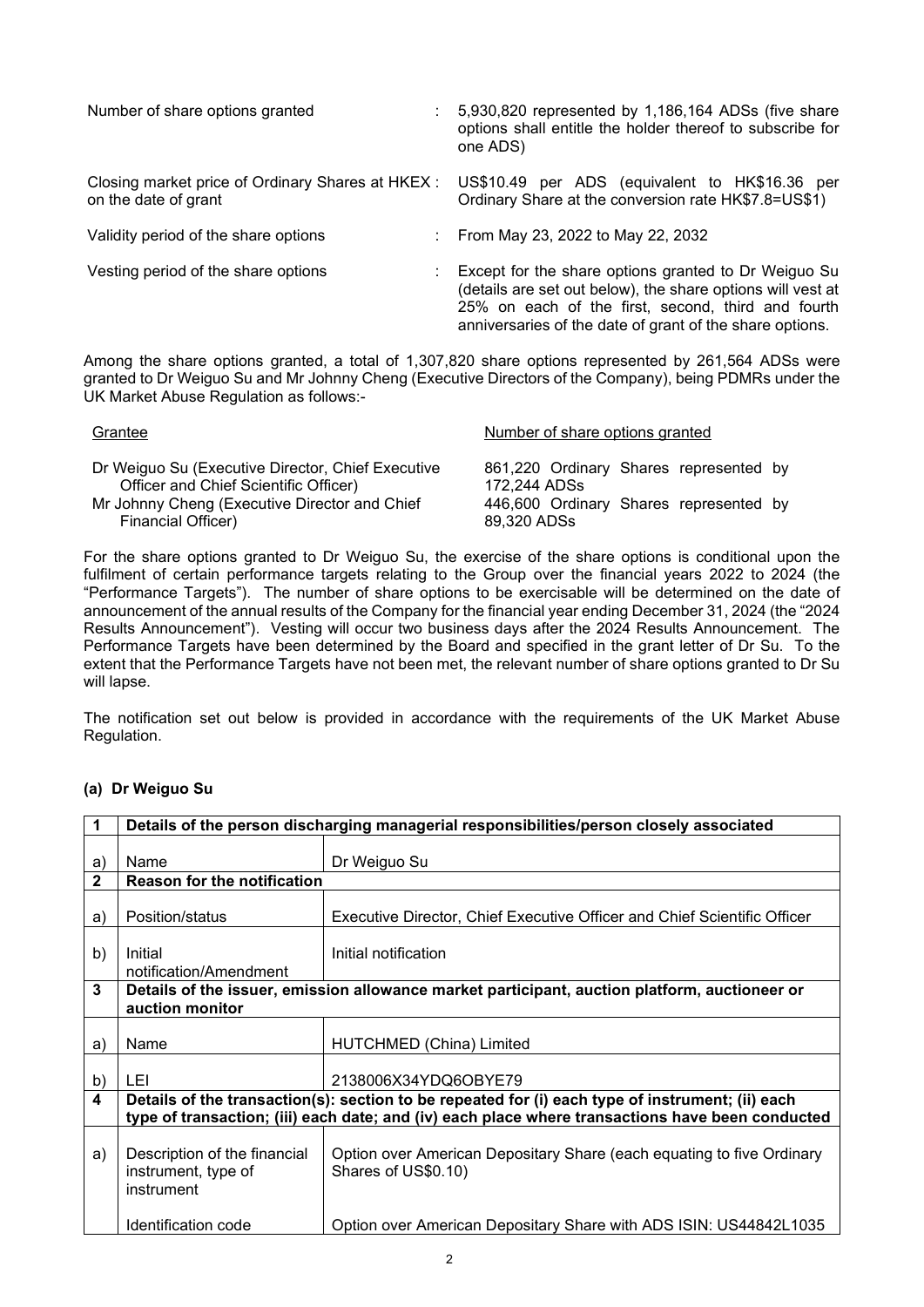| b)           | Nature of the transaction                                | Grant of options in respect of 861,220 Ordinary Shares represented by<br>172,244 ADSs under the Share Option Scheme.                                                                                                                                                                                                                                                                                                                                                                                                                            |           |
|--------------|----------------------------------------------------------|-------------------------------------------------------------------------------------------------------------------------------------------------------------------------------------------------------------------------------------------------------------------------------------------------------------------------------------------------------------------------------------------------------------------------------------------------------------------------------------------------------------------------------------------------|-----------|
|              |                                                          | The exercise of the share options is conditional upon the fulfilment of the<br>Performance Targets. The number of share options to be exercisable will<br>be determined on the date of the 2024 Results Announcement. Vesting<br>will occur two business days after the 2024 Results Announcement. The<br>Performance Targets have been determined by the Board and specified<br>in the grant letter of Dr Su. To the extent the Performance Targets have<br>not been met, the relevant number of share options granted to Dr Su will<br>lapse. |           |
| $\mathsf{c}$ | Price(s) and volume(s)                                   | Price(s)                                                                                                                                                                                                                                                                                                                                                                                                                                                                                                                                        | Volume(s) |
|              |                                                          | Nil                                                                                                                                                                                                                                                                                                                                                                                                                                                                                                                                             | 861,220   |
| d)           | Aggregated information<br>- Aggregated volume<br>- Price | N/A                                                                                                                                                                                                                                                                                                                                                                                                                                                                                                                                             |           |
| e)           | Date of the transaction                                  | 2022-05-23                                                                                                                                                                                                                                                                                                                                                                                                                                                                                                                                      |           |
|              | Place of the transaction                                 | Outside a trading venue                                                                                                                                                                                                                                                                                                                                                                                                                                                                                                                         |           |

# **(b) Mr Johnny Cheng**

| 1                  | Details of the person discharging managerial responsibilities/person closely associated                                                                                                              |                                                                                                                                                                                                                                                                                                          |           |  |
|--------------------|------------------------------------------------------------------------------------------------------------------------------------------------------------------------------------------------------|----------------------------------------------------------------------------------------------------------------------------------------------------------------------------------------------------------------------------------------------------------------------------------------------------------|-----------|--|
|                    |                                                                                                                                                                                                      |                                                                                                                                                                                                                                                                                                          |           |  |
| a)<br>$\mathbf{2}$ | Name<br><b>Reason for the notification</b>                                                                                                                                                           | Mr Johnny Cheng                                                                                                                                                                                                                                                                                          |           |  |
|                    |                                                                                                                                                                                                      |                                                                                                                                                                                                                                                                                                          |           |  |
| a)                 | Position/status                                                                                                                                                                                      | <b>Executive Director and Chief Financial Officer</b>                                                                                                                                                                                                                                                    |           |  |
| b)                 | Initial<br>notification/Amendment                                                                                                                                                                    | Initial notification                                                                                                                                                                                                                                                                                     |           |  |
| $\mathbf{3}$       | Details of the issuer, emission allowance market participant, auction platform, auctioneer or<br>auction monitor                                                                                     |                                                                                                                                                                                                                                                                                                          |           |  |
| a)                 | Name                                                                                                                                                                                                 | HUTCHMED (China) Limited                                                                                                                                                                                                                                                                                 |           |  |
| b)                 | LEI                                                                                                                                                                                                  | 2138006X34YDQ6OBYE79                                                                                                                                                                                                                                                                                     |           |  |
| $\blacktriangle$   | Details of the transaction(s): section to be repeated for (i) each type of instrument; (ii) each<br>type of transaction; (iii) each date; and (iv) each place where transactions have been conducted |                                                                                                                                                                                                                                                                                                          |           |  |
| a)                 | Description of the financial<br>instrument, type of<br>instrument                                                                                                                                    | Option over American Depositary Share (each equating to five Ordinary<br>Shares of US\$0.10)                                                                                                                                                                                                             |           |  |
|                    | Identification code                                                                                                                                                                                  | Option over American Depositary Share with ADS ISIN: US44842L1035                                                                                                                                                                                                                                        |           |  |
| b)                 | Nature of the transaction                                                                                                                                                                            | Grant of options in respect of 446,600 Ordinary Shares represented by<br>89,320 ADSs under the Share Option Scheme.<br>The share options granted are exercisable subject to a vesting schedule<br>of 25% on each of the first, second, third and fourth anniversaries of the<br>effective date of grant. |           |  |
| c)                 | Price(s) and volume(s)                                                                                                                                                                               | Price(s)                                                                                                                                                                                                                                                                                                 | Volume(s) |  |
|                    |                                                                                                                                                                                                      | Nil                                                                                                                                                                                                                                                                                                      | 446,600   |  |
|                    |                                                                                                                                                                                                      |                                                                                                                                                                                                                                                                                                          |           |  |